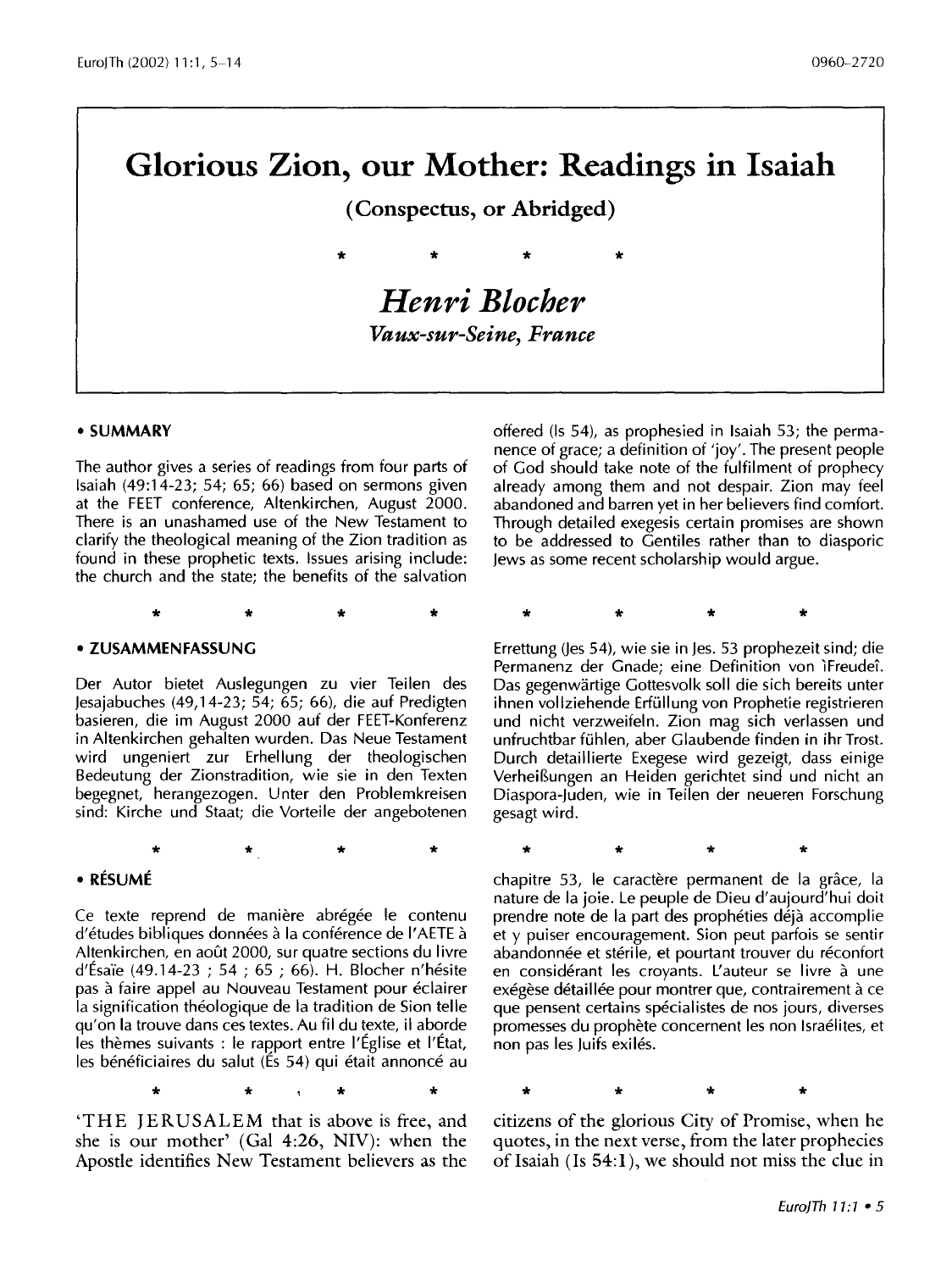our reflections on the church - these should not proceed in isolation from the background and preparation of Old Testament prophecy. And no one will deny that the latter part of Isaiah's book offers us the richest development of the 'Zion' theme. Our Scripture readings, accordingly, have selected aspects and segments of that development, keeping an eye for ecclesiological relevance.

It is a striking feature of Isaiah's composition that passages on the Community (Zion) usually follow those on the Servant. Oracles which depict the individual Servant and his work often end with what may be called, after F.F. Bruce, 'connecting links,<sup> $\cdot$ 1</sup> bridges between them and their contexts; J. Alec Motyer uses the word 'tailpieces' (and 'confirmatory comment') for the same<sup>2</sup>; the theme of the Community is to be discerned either in those verses or in those which follow and into which the 'tailpieces' lead. We shall thus consider, as our first two 'lessons,' the passages that follow the two longest Servant 'Songs,' Isaiah 49:14-23 (the connecting link, part of the second Servant Song, being 49:7-13, picturing the New Exodus along the desert road), and Isaiah 54, which Motyer even considers as the 'tailpiece' of the fourth, the major, Servant Song, 52:13-53:12. Chapters 65 and 66 will then provide our last two passages; Motyer, again, sees them as the tailpiece to the last oracle concerning the Anointed Conqueror, who corresponds to the Servant, the main figure in the last section of the book.<sup>3</sup>

We aim at *canonical* truth, and more essentially so than even the approach of so-called 'canonical criticism': drawing on New Testament illumination of meaning and obeying the analogy of faith as our guide. Since the purpose of our readings is also devotional, we shall excuse ourselves from technical argument and references; we shall not discuss alternative views - and we beg those who belong to another hermeneutical school (especially the dispensationalist one) to bear with our definite orientation; hopefully, they may accept something of our proposals under the category of 'secondary application' (their suggestion in several cases of New Testament quotations of the Old).

## **Isaiah 49:14-23 - Surprised by Grace**

As a consequence of the work of the Servant whom God sends to lead back and gather Israel (Is 49:5), in connection with the New Exodus (vv. 8ff), the prophet brings to the people *comfort from Him who cannot deny himself* 

Zion is found in low spirits, she seems to suffer from an abandonment syndrome (Is 49:14). Her despondency is her reaction to the Babylonian exile - which Isatah, according to traditional conviction and in the words of Ecclesiasticus *(Sir)*  48:24, 'through a mighty inspiration' *(pneumati megalô*) 'saw' as future, so as to be able to 'comfort those who were mourning in Zion. ' 4 The city lies in ruins after

3 the terrible sieges of 597 and 587 B.C. (v. 19a): Zion is bereaved and barren (v. 21 ), she has been deprived of the protection of her God and of her population, together with the God-given institutions which were supposed to channel the blessings of life. Our relationship to 'Zion' allows us to extend, beyond the first historical reference of the words, their pertinence to other trials and depressing conditions of God's people. We are warned that only 'through many hardships' are we to move into the Kingdom (Acts 14:22). More specifically, does not this pair, 'bereaved and barren,' come easily to mind when one considers the present state of the Christian church in Western Europe? Has the Lord forsaken us? We do sympathise with Zion 's complaint.

The prophet does not resort to cheap optimism: 'Just cheer up!' Actually, the Servant himself was tempted by discouragement (Is 49:4 ). Mysteriously, there seems to be a law that requires that all human expectations be ruined before divine comfort can break through (Is 6:1lff; Dan 12:7). Then is the God of comfort revealed, the Faithful One, who cannot forget those he has chosen, to whom he has bound himself irrevocably. He remains faithful for he cannot deny himself(2 Tim 2:13). Can a mother forget her baby (Is 49:15)? Even if she did ... Admirable realism of Scripture, so free from current stereotypes about the maternal 'instinct'! Scripture knows that, in the sinful state of humankind, even that instinct may be disfigured, repressed, reversed. It does happen. But never with the Lord: he remains ever faithful in his tender, motherly, care of his own.

'See, I have engraved you on the palms of my hands ... ' (Is 49:16a). George Adam Smith sharply comments that God has done on himself what he has forbidden by law<sup>5</sup>: Leviticus  $19:28$ proscribes making cuts or gashes or putting tattoo marks on oneself! This is not the only place. In Isaiah 50:1, God cancels a divorce which he did pronounce, and in Jeremiah 3:14,22, he breaks the Deuteronomy 24 rule and offers to take back the repudiated wife (see vv. **1** and 8). Of course,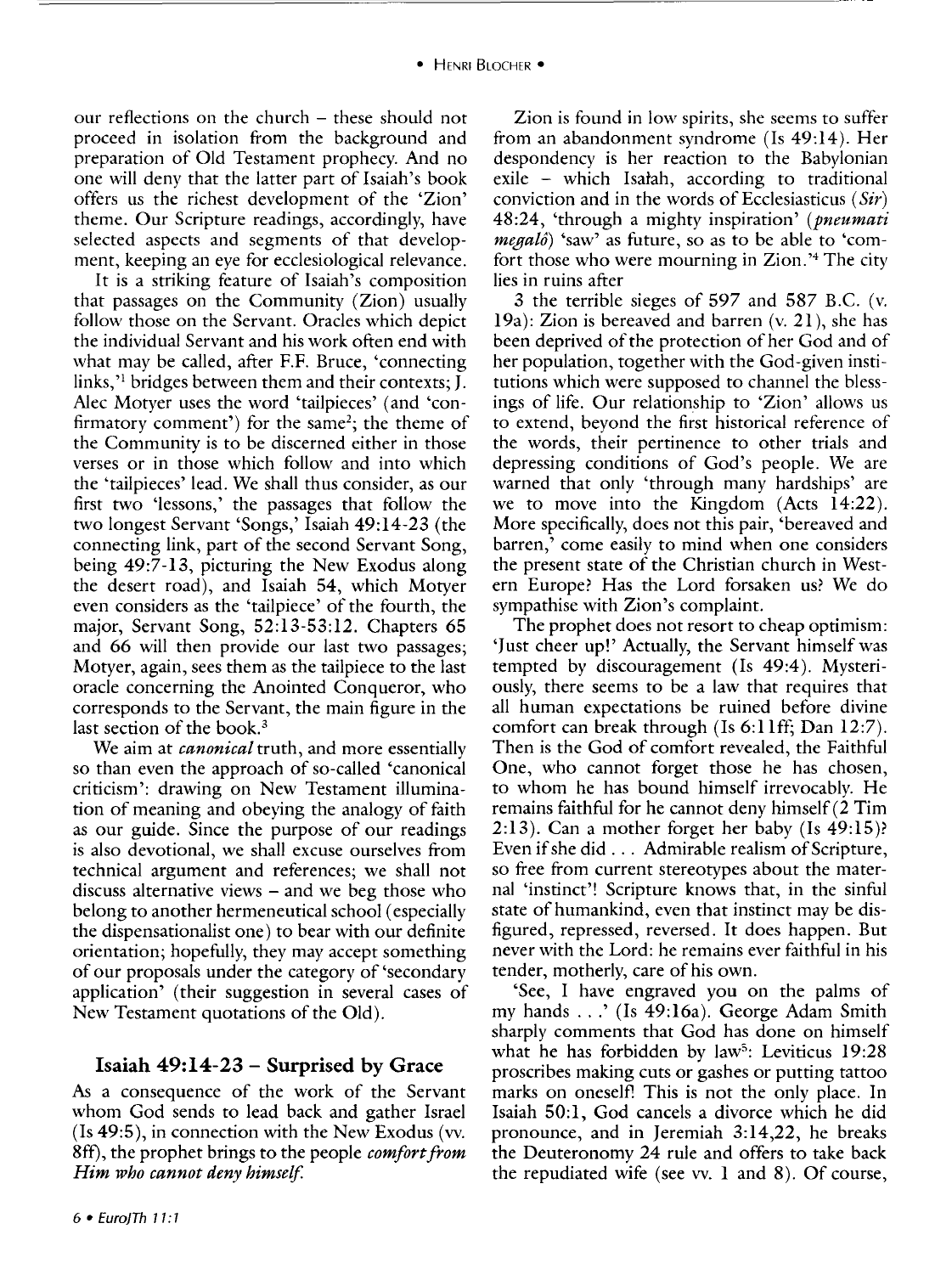it is metaphorical language, but with a deliberate provocation. The intention is to reveal the stupendous 'excess' of grace, *beyond mere law.* 

The Lord's faithfulness shows Zion she is not bereaved, and a singular blessing goes with it that remedies to her barrenness: *a multitude of unexpected children.* The prophet describes the affiux of new children, streaming into Zion from every corner of the earth.<sup>6</sup>

The emphasis falls on surprise: 'Where do these come from?' Zion *did not bear them* (v. 21). Are, then, these unexpected children only Israelites 'according to the flesh' returning from their places of exile? A mere remnant was to return, *sear yasuv*  (Is 10:21f; cf. 7:3), 'one from a town and two from a clan' (Jer 3:14). Are then the Gentiles here the mere carriers of the new sons and daughters? The characteristic word and image is used which is found in Isaiah 11:10, the 'banner of the peoples,' with the promise that the *nations* would seek the Branch of Jesse, would rally to him, and so it is interpreted in Romans 15:12. This agrees with the so-called 'universalistic' strain in the book of Isaiah (see 2:2f; 19:18-25; 42:6d; 44:5; 45:22; 49:6 ). The unexpected multitude consists in children not according to the flesh but to the Spirit. Zion receives them not of nature but of Grace. Surprised by grace.

Thus is Zion our mother. Not allegorically, but *heilsgeschichtlich.* 

Restored Zion will not only adopt swarming myriads of Gentile citizens (fellow-citizens with the saints), she will receive *authority over all kingdoms.* Kings and queens will provide assistance and nurture to Zion's children and will bow before her in acknowledgement of her dignity (Is 49:23).

The only literal fulfilment *so far* may be observed in the history of the church, however corrupted and distorted the form of this allegiance has been. The thorny issue of the relationship between church and State is near at hand ... Isaiah's prophecy is not explicit enough to settle the matter. It is noteworthy that a parallel prediction in Isaiah 60:14 is interpreted in Revelation 3:9 of the conversion of antichristian Jews who will be converted to Jesus and will recognise that the church in Philadelphia is the beloved City of the Lord. Yet, we may not ignore the stimulus, here, to a renewed reflection on the political qimension of church life.

The main concern of our text is the universality of the Lord's recognition and glory: 'And all flesh shall acknowledge that I am the Lord, your Saviour and your Redeemer' (Is  $49:26b$ ) – all flesh, geographically and otherwise. It entails for Zion and for us, the adopted children of Zion, that we reject the 'ghetto' mindset, that we disown a dualism between the spiritual realm and the pursuits of cultural ends. It entails what may be called the 'catholicity' of the church: that is the ability to embrace the whole gamut of human interests, including arts and sciences and politics. Zion may claim Terence's famous words: *Humani nihil a me alienum puto.* 

## **Isaiah 54 - Assured of Peace**

Isaiah 54, among obvious bonds of kinship with the previous passage, unfolds even more emphatically the promise of Zion's miraculous children. But the chapter adds, as a new feature, the contrast between the Two Women, the one who reaped the privileges and honour of motherhood, who could look down on the other one, and the woman who was barren and bereaved. Biblical stories spring up in our memories. We remember the rivalry of Hannah, yet her husband's beloved, and Peninnah ( **l** Sam l ), and of Rachel and Leah, the unequal sisters. We remember the founding father's household, Abraham's. Isaiah 54:3 brings to mind the promise made to Abraham about Sara and her offspring (Gen 17:16; cf. Gen 28:14, also echoed by Isaiah, and Is 51:12 already). It does not bewilder us, therefore, when we read that the Apostle discerned the Sara/Hagar pattern in Isaiah 54, and plainly identified Hagar with the earthly, legalistic, Jerusalem and Sara with our mother (Gal 4).

Isaiah 54 also follows Isaiah 53 ... There is an essential link with the IVth Servant Song, the prophecy of the Servant's vicarious chastisement, atoning sacrifice, and subsequent triumph- which he shares with the 'many' *(hàrabbîm)*. Calvin did not miss the connection: 'After having spoken of the death of Christ, the prophet passes on with good reason to the Church: that we may feel more deeply in ourselves what is the value and efficacy of His death'; and G. A. Smith, who quotes Calvin's statement, adds perceptively: 'It is the *seed* and the *many* whom chapter liv reveals.<sup>7</sup> This link may help us to receive the message in a spirit of marvelled gratitude and personal appropriation.

*Never more.* Beginning in verse 4 (Is 54), the Lord speaks the language of emotion, both burning and tender, to assure Zion that she will never suffer again rejection. She was like a widow, deserted and distressed, *)azuvd* and *)asuvd* (v.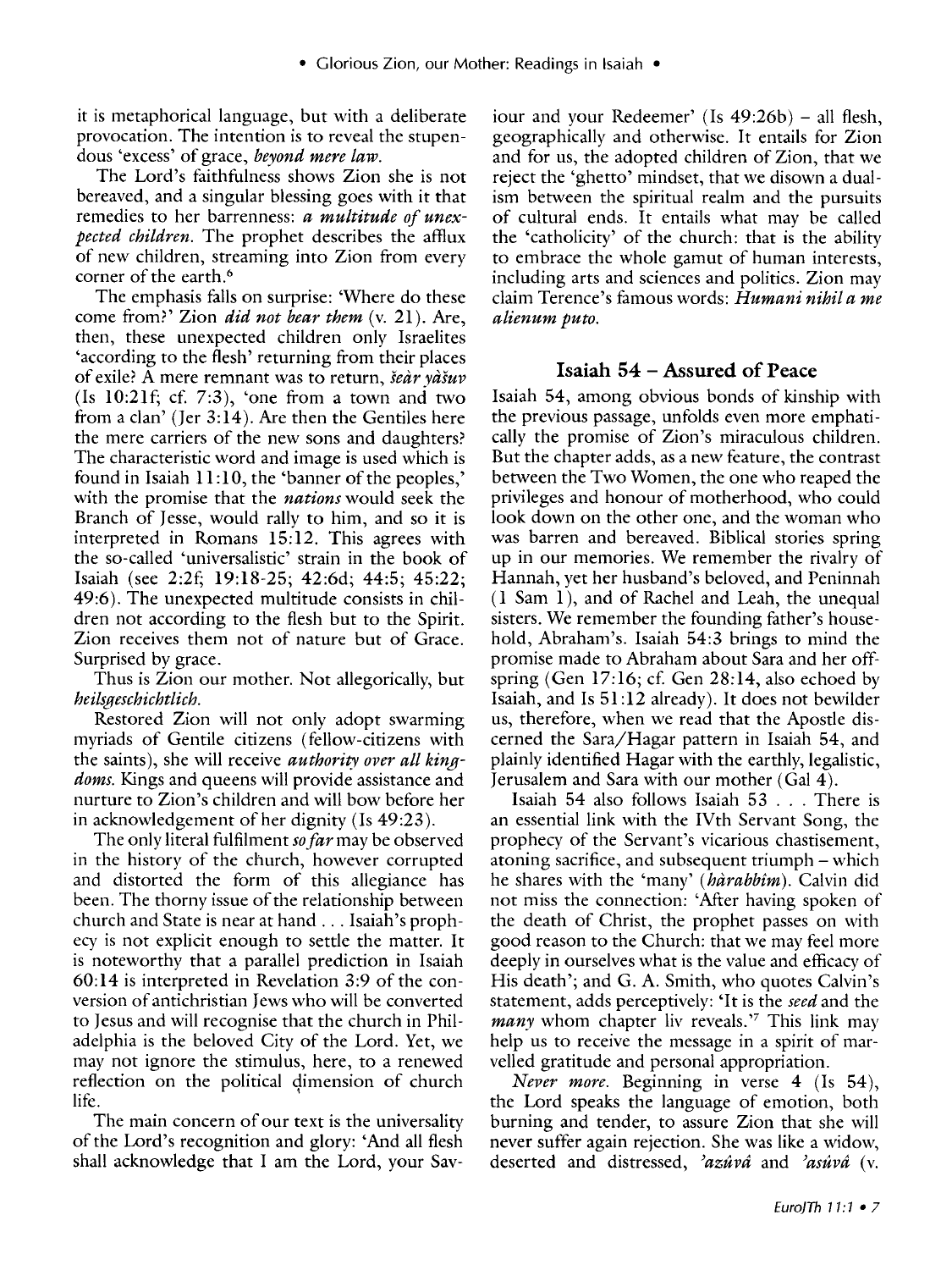#### • HENRI BLOCHER •

6). The exile meant the loss of the three pillars of the Old Dispensation: the loss of the land, of the throne and of the Temple. It is remarkable that God does not dwell on the rightful motives of his wrath. He sounds as if he had forgotten them - almost. He concentrates on soothing and healing the wounds that still hurt, instilling peace and confidence in the storm-battered one. There is a time for targeting guilt, and there is a time for pure consolation ...

What guarantees the promise 'never more' is the force of the Lord's conjugal passion. Two words are repeated for emphasis in verses 7-10, 'tenderness' (root *rhm,* vv. 7,8,10) and 'constancy, benevolence, lea! love' *(hesed,* vv. 8,10). God is moved - he is deeply involved in the relationship - and he remains immovable in his love, more unchanging than the obvious symbols of immutability, the enduring mountains and hills (v. 10). This paradoxical combination is the basis of our confidence, the foundation of our peace. Everything would become radically precarious if God was subject to change in himself, if he were similar to the fickle gods of the heathen or the minus god of Process theology and kindred 'open' doctrines. But he would be a stranger, unable to comfort us, if he were not able, somehow, to be affected by our own suffering.<sup>8</sup>

If Galatians 4 warrants us drawing a line to ecclesiology, how are we to interpret the oath 'never more'? The first  $\delta\delta\hat{\mathcal{A}}$ , that of A.D. 70, shows that the promise was not made to the earthly Jerusalem. It must be read in the perspective of the New Covenant (Heb 8:13 is seldom given its proper weight: it tells us plainly that the time of Jeremiah's prophecy, the time of the Exile, signalled the agony of the Old Covenant as such, which was marked as obsolete, *pepalaioken,* by the Word of God, doomed to disappear).

The promise 'never more' belongs to the newness of the New Covenant, *unlike* the one contracted in the Sinai desert (Jer 31:32). Of the New Covenant church, Jesus says that the gates of *hades*  shall not prevail against her (Matt 16:8). Under the New Covenant, judgement is a thing past, behind us, and God himself ensures that all the children of his holy City shall know him personally and persevere to the end. This may be called the *infallibility* of the church.

*No weapon against you.* Attacks there will be, however, weapons forged against Zion, sharpened accusations (Is 54:15,17). Ours is a time of attacks upon Christendom (not in Kierkegaard's sense,

which was a defence of true Christianity): the biblical tradition is openly denounced and charged with the capital sins of restrictions of individual freedom, self-fulfilment, tolerance and pluralism, the gods of this age.

All attacks will fail and the guns of hatred misfire. God controls what is happening, both the making of weapons at all stages and their unmaking (Is 54:16 ). Not only his passionate tenderness and constancy: his *sovereignty* is the foundation of our peace. We can rest and work with assurance because ofwhat God is, because he IS.

But what of the contradiction of experience? Do we not see that the enemy's weapons prove dreadfully effective, that attacks work awful damages and cause many to fall- even among evangelical theologians? The answer is the usual answer, because it is true: the promise is for faith and hope. The import of the promise is eschatological; at the End, we *shall* see, and say: 'All is well and all is well and all manner of things is well.' And of the total victory, we enjoy the earnest already, on this side of the veil. We do see the *tokens* of final triumph: remarkable answers to prayer, improbable deliverance, *souls saved,* and also supernatural wisdom in the apologetic rebuttal of current lies. The gates of death prevail not. God maintains his Seven Thousand witnesses, some conspicuous, some hidden, also in our own days.

*All your sons divinely taught.* Zion's walls, from foundations up to battlements are made of precious stones, unmixed with viler material (Is 54:llf): the whole population of the City is being taught directly by God (v. 13a). It was not so in Old Testament Zion: only a 'remnant' had the knowledge of the Lord, many were still 'uncircumcised in heart' (Jer 9:26). The perspective that New Covenant Zion will be characterised by purity of membership is dear to Isaiah; it is hinted at in 4:3, since all survivors, whose names are written in the book of life, will be 'called holy' (compare the LXX here, *hagioi klèthèsontai*, and Rom 1:7, klè*tois hagiois);* in 35:8, no unclean person will travel the New Exodus highway; in 60:21, then will all the people be righteous. It is confirmed in the New Covenant 'charta,' Jeremiah 31:34 (hence the 'infallibility' of the church).

Our Lord Jesus himself quoted from Isaiah 54:13, 'They will all be taught of God,' in his discourse on the Bread of Life (John 6:45). He referred the teaching to the secret *vocatio* through which the Father draws us to Christ, the Son and Saviour. He did not introduce thereby some form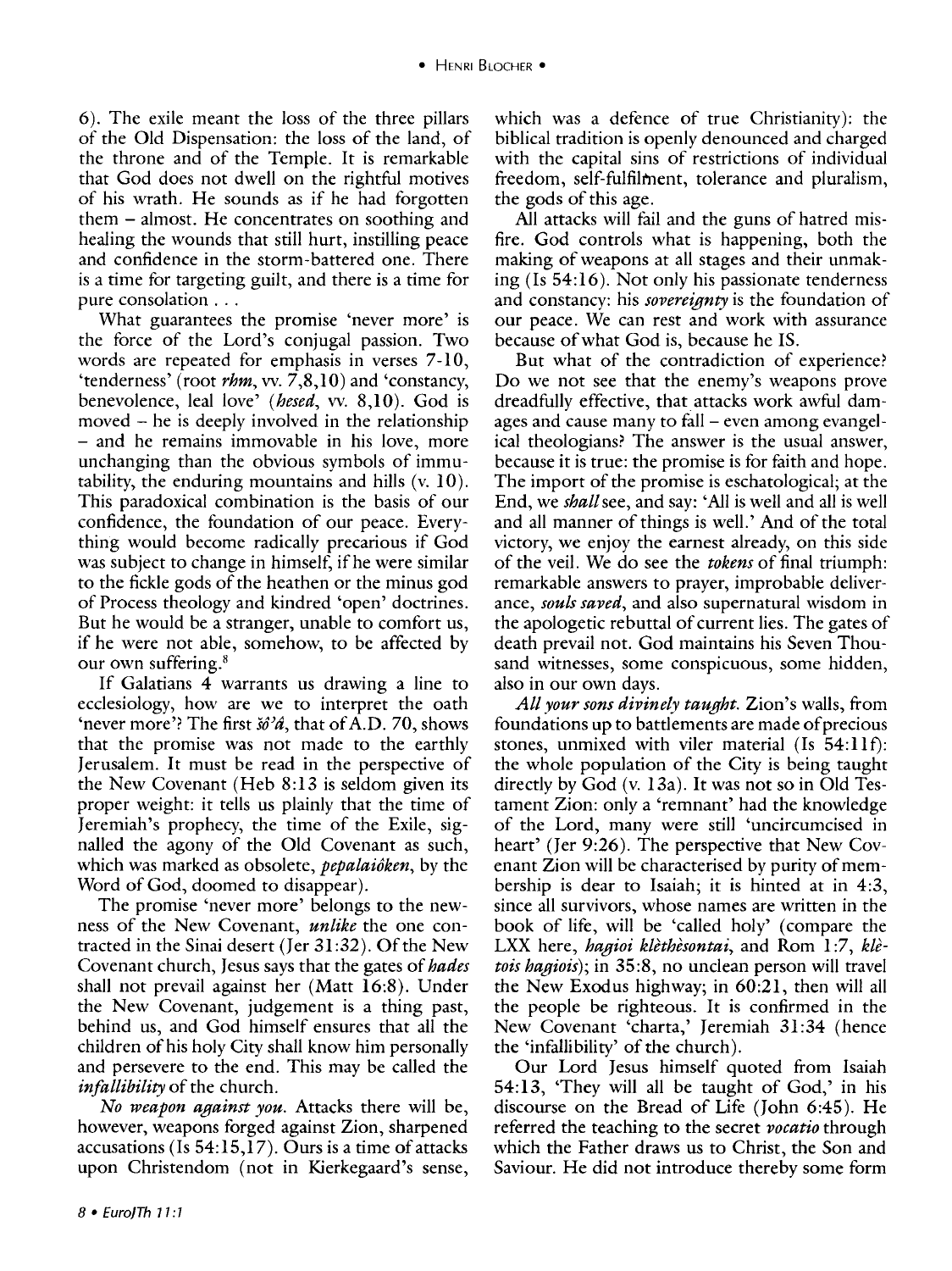of speechless mysticism but he pointed to God's initiative in the most intimate depth of our inner beings. Yet the mysterious operation that makes us the people of glorious Zion, that constitutes the church, is not restricted to the first moment of life in the messianic age. Paul also broaches the theme as he tells the Thessalonians that they have been *theodidaktoi* regarding brotherly love ( 1 Thess 4:9).

The love that binds our hearts in Christian love fulfils the Isaiah 54:13 prophecy! Because of God who goes on teaching us in his own ways, because of God who holds the whole world in his hands and loves us with tender and unchanging love, great should be our peace! Great *is* our peace!

## **Isaiah 65- Created Anew**

The concluding chapters in the book of Isaiah offers a sustained contrast between the two categories, God's elect and the reprobate, his servants and impenitent sinners (e.g. 65:13ff). Chapter 65 starts with that opposition: vv. 2ff denounce the self-willed people who will soon face divine retribution; v. 1 tells the wonder of amazing grace towards Gentiles who had been left to their own ignorant ways, for ages and ages.

Of course, the vast majority among modern scholars will perceive no contrast between vv. 1 and 2, and consider that the addressee in v. **1** is the same as in v. 2, stubborn Israel, with the same complaint expressed (so also NIV). But we rather follow J. Alec Motyer, Joseph Addison Alexander. .. and the apostle Paul, whose exegesis of the passage in Romans 10:20f is one of the plainest in his epistles.

Here are some of the arguments. 'I was found' (v. 1) would hardly be adequate for rebels and their fate (the parallel verb, 'I revealed myself,' [NIV] *could* be understood of 'objective' revelation before closed eyes, but, probably, it also involves subjective reception as does 'I was found'). Even more difficult for the modern interpretation is the clause 'a nation that did not call on my name' (NIV). Did not Israel call on the Lord's name? Isaiah 48:1, though a rebuke, states 'You take oaths in the name of the LORD and invoke (yaz $kir\hat{u}$ ) the God of Israel' (NIV).<sup>9</sup> And 'a nation that did not call ... ' is already a *modified,* easier, text, for the Masoretic reading is passive (pual),  $q\hat{o}r\hat{a}$ , 'that is not called.'10 In the passive form, the phrase means 'belonging': it is used for Israelites in Isaiah 43:1 ( *niphal)* and for nations when incorporated into the messianic kingdom in Amos 9:12 (quoted

Acts 15:17). This Masoretic reading should not be dismissed lighthandedly: *lectio difficilior.* It was maintained by Jewish scholars despite their embarrassment with it. The great Rashî, of Troyes, tried to get around the difficulty: They treated the Lord as if they were not called by his name; David Qimhi saw that one could not wander so far from the text and he suggested that the Israelites were unwilling to be so called  $-$  a hypothesis wholly at variance with historical fact, as Alexander, who quotes from the Rabbis, observes.<sup>11</sup> Billerbeck cites the great haggadist R. Tanhuma bar Abba (c. 380 A.D.) who applied Isaiah 65:1a to Rahab the harlot and Ruth the Moabitess, and he thinks that the LXX, though it reads an active participle  $(q\hat{0}r\hat{e}^{\prime})$ , also presupposes a reference to Gentiles.<sup>12</sup> Paul's exegesis is not devoid of support!

There obtains a symmetry between Isaiah 65:1-2 and the conclusion of the conclusion, 66:22-24, with the two categories contrasted in ultimate destiny.13 The message of that dominant antithesis is the complementary truth of 'catholicity': division, also, occurs, as a result of human choice (faith or obstinate defiance), and, deeper than human choice, as a result of divine choice, since it is God who causes to find him those who did not seek me: 'You would not seek me if you had not found me already.'14 In line with our main theme, however, we now concentrate on the blessing promised by the God of Amen (Is 65:16) to Zion and her children.

*Radical, total, newness.* New things will be introduced that are contrary to the former things, that is to the painful experience of history. This will be true 'objectively,' for God says: 'The past troubles will be ... hidden from my eyes' (Is 65:16, NIV); this will be true 'subjectively,' for they will be remembered no more by the recipients of God's blessing (v. 17). The change will transcend any mere repairment, it will affect the roots of being, it will be a *new creation* (v. 17).

'New creation' stands out as one of Isaiah's grand contributions. After possible hints (42:9, and a use of  $b\hat{a}r\hat{a}'$  for the 'new things' heralded in 48:6f), and before 60:19f foresees such a newness that sun and moon will disappear from the economy of the universe (the allusion to the Flood in 54:9, symbolic de-creation, may also be mentioned) the theme is unfolded as a development of the New Exodus vision in 51:9-16\_15 The New Exodus reaches such proportions, it is so total and radical, that it is equivalent to a New Creation. In 51:16, the Servant, who is clearly identified by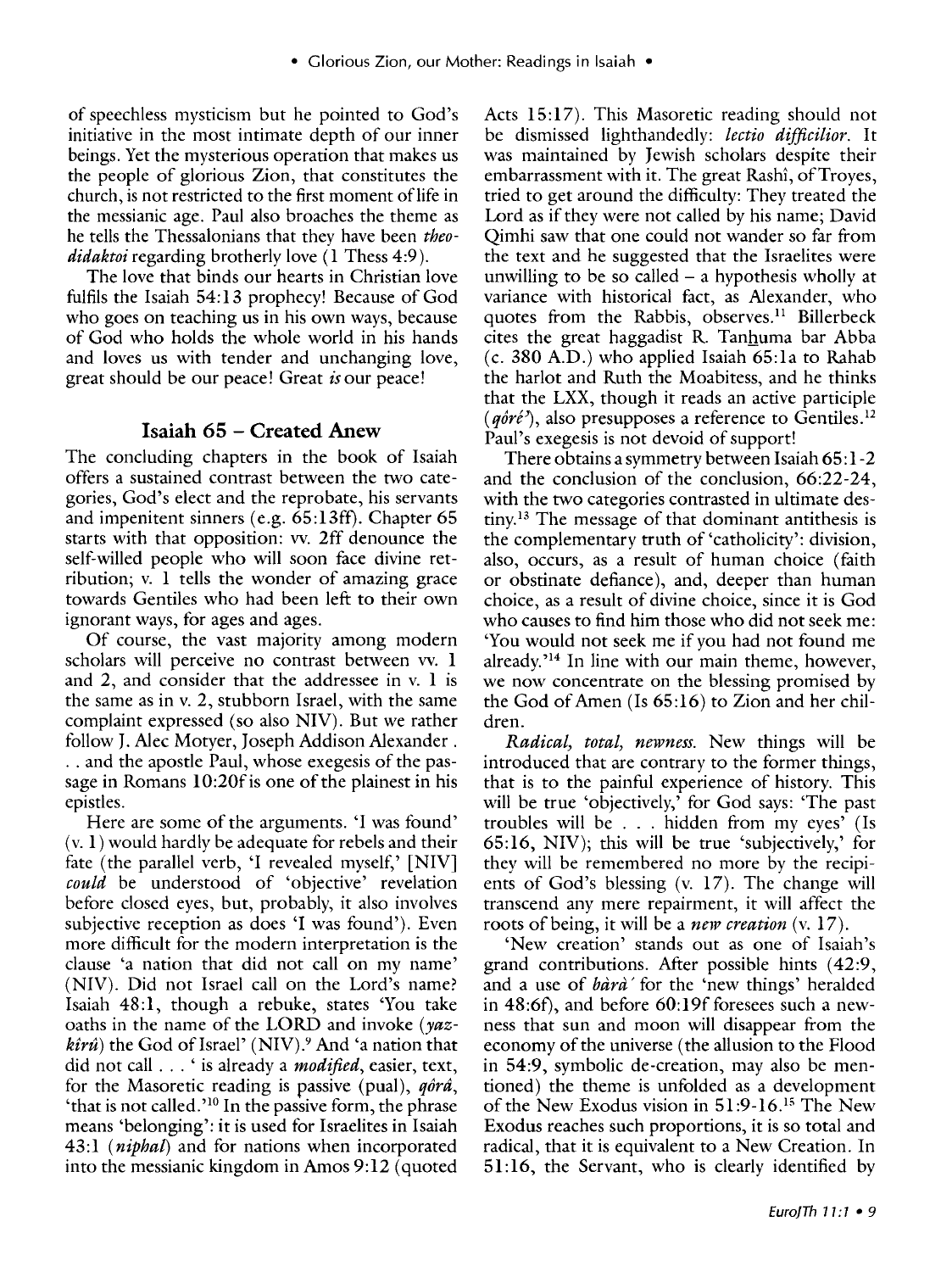the opening words 'I have put my words in your mouth and covered you with the shadow of my hand' (NIV, cf. 49:2), the New Moses who is to lead the New Exodus, is addressed as the Agent of that work: 'to plant heavens and to found earth.'<sup>16</sup>

One can perceive echoes in the later prophets (Jer 31:22, with the verb 'create'; Zech 14:6fand the 'unique' day) but the main response to Isaiah is heard in the New Testament: in Matthew 19:28, with the 'regeneration of the universe,' and mainly in the book of Revelation (21:1 taking up the words of Is 65) as well as in Paul's epistles. Paul's perspective may even help us to understand the unexpected choice of the verb 'to plant' in Isaiah  $51:16<sup>17</sup>$  Paul shows that the New Creation is spread over time, it starts with Christ's own resurrection, as the New Adam (1 Cor 15, esp. 20f,45ff), it touches us through the ministry of the Holy Spirit (Gal 6:15; 2 Cor 5:17) and we also enjoy its 'firstfruits' (Rom 8:23), though its consummation awaits the end of the age. Thus the *germinal* image is appropriate, which Isaiah was led to use (with the Branch, *semah* of 4:2 and the 'new things' germinating [tismahna] in 42:9, and also the verb in  $44:4$  and  $61:11$ ; and the kindred images of the *neser* in 11:1 and of the *yoneq* of  $53:2$ ).<sup>18</sup> It must be a process because the object of the New Creation is the Older one redeemed, involving both continuity and transfiguration. And so it to be viewed the church in its relationship to the world: the church is New Creation humankind, implying both her catholicity and her division from the older, rebellious, race.

*Creation and joy.* Therefore, be glad and rejoice (Is 65:18). In Jerusalem recreated, there will be no more weeping and crying  $(v, 19)$ . The first part of this last verse shows that the gladness of the people is a sharing in the Lord's *own* joy. We may compare with the New Testament emphasis on joy as the fruit of the Spirit (Gal 5:22) and as the contents of the Kingdom (Rom  $14:17$ ). Throughout the book of Acts, joy is a keynote of church life  $(2:46; 8:39; 13:52...)$  It is an ecclesiological determinant.

What does 'joy' mean? Commentaries and dictionaries often fail to elucidate. We suggest that (a) Joy is a *passion,* an experience that one undergoes (whereas 'happiness' is an objective condition; in the sentence 'We were happy, then, but we did not know,' replacing 'happy' by 'joyful' would create nonsense). It implies passivity; it is impossible just to decide to be joyful. This gives the lie to our

illusions of pure self-sufficiency; it witnesses to the 'eccentric' structure of human existence. (b) Joy is a *positive* passion, approved of by our better self, and that can•count as a fulfilling experience. Thomas Aquinas discerned the component of favourable judgement in his analysis of joy<sup>19</sup> and Spinoza defined it as 'a passion through which the soul grows into a greater perfection.'20 This highlights the dynamic character of our creatureliness: humanity is not fully realised, it may blossom or it may shrivel, it may actualise its potentialities or it may fall into malfunction and atrophy. And it presupposes a scale of values; even Nietzsche was sensitive to the tie that binds joy to eternity: 'Pain begs: Be gone! But every joy wills eternity, Wills deep, deep, eternity. ' <sup>21</sup>(c) Joy is an *expansive*  emotion: it fills the person, it swells and overflows. Apart from rare exceptions, joy is an inter-personal or group experience, shared and catching. This again points to the 'eccentric' structure, and a close link with *love* appears. Spinoza, again, defines love as 'a joy that is accompanied by the idea of an external cause<sup> $22$ </sup>; we all know that a good index of love is the joy of the beloved's presence.

Joy is essentially human. The mystery is that it should also be divine (it is the same mystery which we already encountered: God the Immovable is moved).

*Victory over evil.* One main factor of superabundant joy, and so new, is the total suppression of evil. 'They will neither harm nor destroy on all my holy mountain' (Is 65:25, NIV). The reference to the mountain is not restrictive, as if the rest of the world were still engulfed in violence and corruption: the parallel passage 11 :9 shows that the whole earth will be filled by the blessing. All frustrations will be forgotten  $(65:22f)$ ; the symbols of enmity will be reconciled  $(v. 25ab)$ ; the curse on the primeval Serpent will be accomplished (v. 25c) -the work of the Devil undone (1 John 3:8).

'Throughout this passage,' Motyer sensitively comments, 'Isaiah uses aspects of present life to create impressions of the life that is yet to come. It will be a life totally provided for  $(13)$ , totally happy (19cd), totally secure (22-23) and totally at peace (24-25). Things we have no real capacity to understand can be expressed only through things we know and experience. ( ... ) one would be but a youth were one to die aged a hundred! This does not imply that death will still be present (contradicting 25:7-8) but rather affirms that over the whole of life, as we should now say from infancy to old age, the power of death will be destroyed.<sup>223</sup>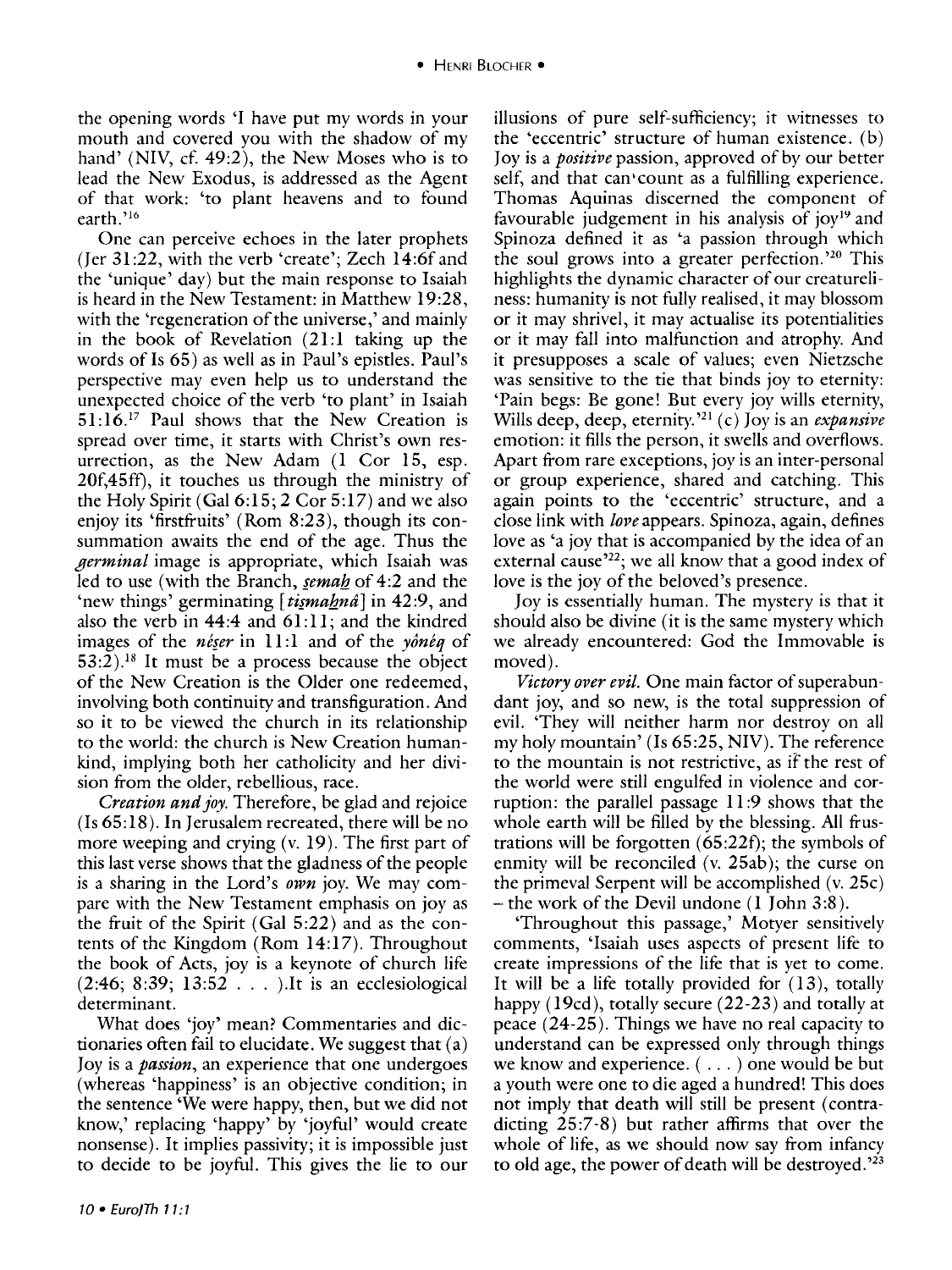Even residual sin and death would generate tears, as they always do  $-$  but this is excluded (v. 19b). There will be no more harm nor damage. Those who harbour scruples over the literal reading of v. 20b may remember that the imperfect tense in Hebrew does service for conditional, hypothetical (unreal), meaning as well.

Do the children of Zion experience the blessings of Isaiah 65 *now*? Undeterred by paradox, we dare answer: yes. In germinal form, corresponding to the present stage in the process of the New Creation, as 'firstfruits' for the 'inner man,' they do know the power of the harmony to come. Hereditary enemies reconciled, spiritual sons and daughters never to be lost, toil not vain in the Risen Lord, fruit that will last unto eternal life, and the Devil already defeated: if *this* were not found in the church, might she still be called the church?

#### **Isaiah** 66 - **Soothed And Sent**

The contrast between the two categories along the people, which is carried through into final destiny (Is 66:22-24), would warrant the title 'slain or sent' (cf. vv. 16c and 19). Since our focus is Zion and her children, ours will be *soothed and sent* (vv. 1lfand 19).

The last chapter in the book introduces new thematic elements: persecution of those who are on the Lord's side  $(v. 5)$ ; a description of the recipients of divine blessing, 'those who tremble at his word' (vv. 2,5, also found in Ezra  $9:4$ ) – a reminder of the utmost seriousness with which we are to receive the Word of our Lord and of the sense of awe that is fitting before him, also under the New Covenant: as those who have come to Mount Zion, to the heavenly Jerusalem, to the church of the firstborn, we are called to 'worship God acceptably with reverence and awe, for our God (also) is a consuming fire' (Heb 12:28f, NIV). Our comments, however, on this composite chapter must be both synthetic and selective.

The prophet dwells on *Zion's motherhood*, *again.* There is a renewed emphasis on *comfort,*  on tender care, even cuddling or fondling  $(66:11-)$ 12). 'As a *man ('is}* whom his mother comforts, thus will I, myself, comfort you': this literal translation<sup>24</sup> brings out the wonderful realism of Scripture. Free from stereotypes, Scripture knows that men also, though they try to hide, stand in need of solace! God in a motherly role will provide it, in Zion. Is it relevant to recall that one of the most successful 'models' of the church today is that of the 'sharing and caring community'?

Verse 8 (66:8) broaches the topic of the miraculous gift of Zion's children. 'Who has ever heard of such a thing?' matches the surprise of Zion in chapter 49. But there are two intriguing features. (a) There seems to be a difference between verses 7 and 8: in 7 the singular is used, in 8 the plural form; in 7 the child is born *before* Zion's pains, in 8 as soon as they start; in 7 the maleness of the child is stressed  $(z \hat{a} k \hat{a} r)$ ,<sup>25</sup> and this insistence is taken over in Revelation 12:5 *(arsen)* for the seed of the woman who was to crush the Serpent's head, for King Messiah as foretold in Psalm 2, for God's Son the Victor. It looks, at least, possible that v. 7 announces that Individual's coming and v. 8 the consequent birth of his miraculous brothers and sisters, 'the rest of the seed of the woman' (Rev  $12:17$ ), as the sequel of the Redeemer's: first the head, then the body (it is the proper order in most deliveries!). That would be the mystery inside the miracle. (b) Verse 9 sounds as a rebuttal, as a reply to objections born of doubt or ill-will. If we remember that Zion's unexpected children are drawn from all nations, and how first-century Jews were slow in accepting the divine move, we hold a telling illustration of the relevance of God's affirmation: despite human obstacles, he brings his design to fulfilment.

The prophet then reveals the *Remnant)s mission to all nations.* Verses 18ff powerfully proclaim the Lord's interest in all nations. His concern is a favourable one: he is going to gather them that they may see his glory, that they may hear of that glory of which they have been ignorant (v. 19), that all humankind may worthily worship the Lord (v. 23).

Who are, then, the 'brothers' brought from all nations and offered to the Lord (v. 20)? The majority interpretation - old Jewish and modern Christian, including  $NIV -$  sees in them Israelites according to the flesh, coming back from their places of exile. But it raises difficulties, which older critical scholars such as Gesenius and Ewald had felt - they adopted the *other* understanding. Apart from the special interest in nations in chapter 66 and in the whole book, we may point to important considerations. (a) Members of the *Remnant (peletim)* are sent to distant nations to make known to them the fame and glory of the Lord  $(v. 19a)$ : normally the Remnant represents the saved Israelites (they occupy, therefore, the central location here and are not viewed as scattered among the nations), and the contents of the mission seems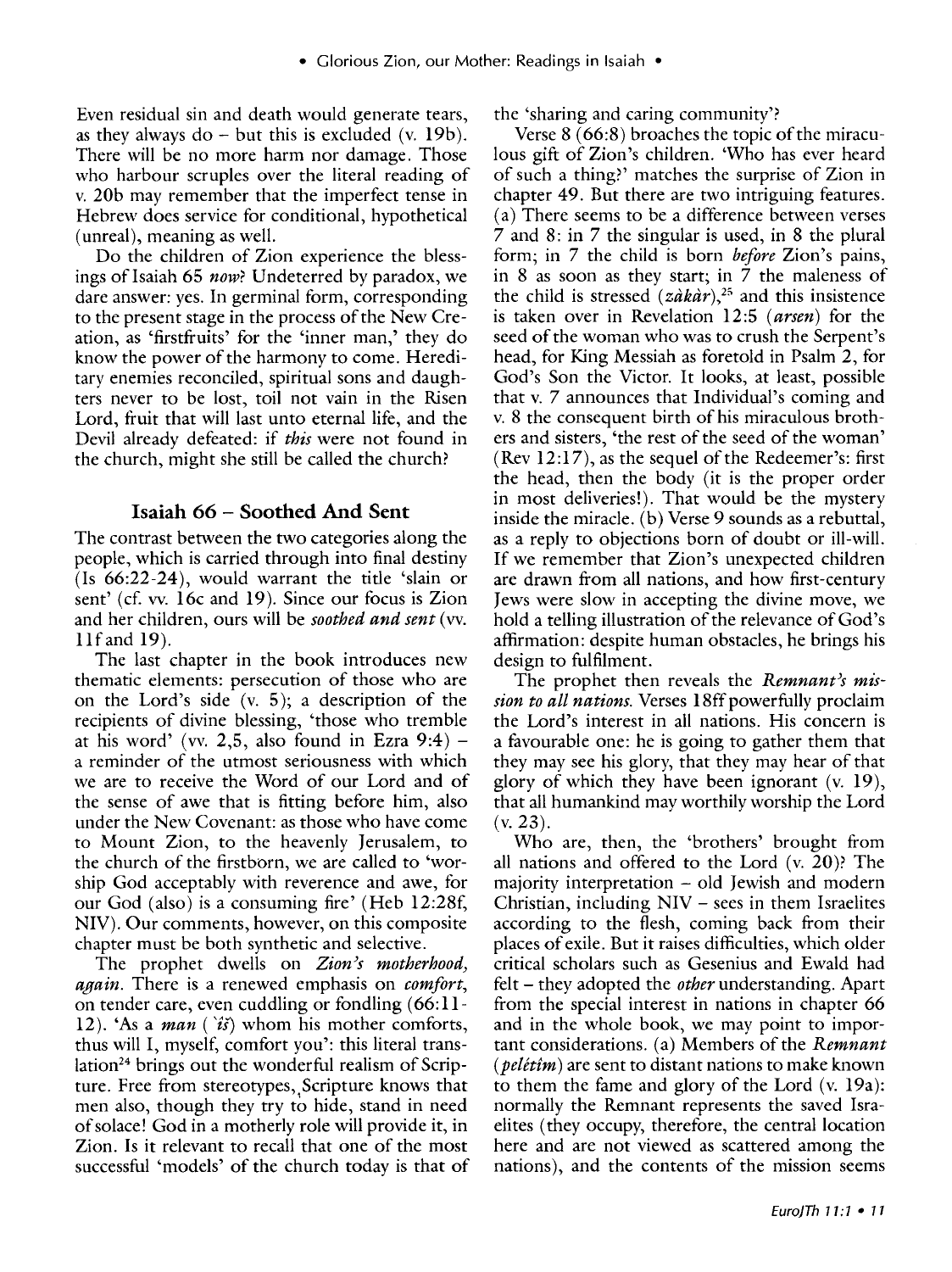to be for the benefit of the nations involved. (b) The special promise *'Even (gam)* from them I will take for priests, for Levites' (v. 21, most literally) would be strangely worded, indeed, if Israelites were referred to, therefore sons of Levi and Aaron, some of them. Because he sensed the difficulty, David Qimhi himself interpreted the verse of converted Gentiles.<sup>26</sup> (c) In the metaphorical sacrifice ofv. 20, the 'brothers' are the offering and, in the parallel correspondence, the Israelites are the *offerers.* As Odendaal evaluates, 'the only good sense which can be derived from the lengthy phrase is that the 'brothers' belong to the nations. ' 27 If this is so, the prophecy was exactly fulfilled in New Testament times: Jewish believers, members of the Remnant of Grace, were sent to all the nations and brought back to the Lord the firstfruits of the nations, new brothers and sisters 'in Christ' who had not previously heard of the Lord's fame nor seen his glory. As to the sign of v. 19a, Alexander thinks of the 'signs of an apostle.'28 Motyer feels quite sure that the sign 'can only be' the cross.<sup>29</sup> This interpretation, which calls to mind Constantine's *In hoc signo vinces,* may be more homiletical than exegetical - but, confessedly, the cross is *the*  sign of God's paradoxical glory in human history.

The first century Jew who worked more than any other (l Cor I5:10) to bring new children, from all nations, to the Lord described his apostleship in terms that seem to be borrowed from Isaiah 66:21: acting in the way of a priest *(hierourgounta),* with reference to the Gospel, to present the offering of the nations, well-pleasing, sanctified in the Holy Spirit (Rom 15:16). What a joy to discover that Campegius Vitringa (1652-1722) had already discerned the connection.<sup>30</sup>

The ecclesiological import is clear. Though we do well to heed Peter Beyerhaus' warning that the saying 'the church *is* the mission' is being used to blur the limit between church and world, we cannot insist too much on the missionary mandate of the church: Zion's children (first from Israel but, in turn, also their adopted brothers from the nations since these come to share the privileges and responsibilities of the 'saints') are sent into all the world, to bring back to the Lord new children of grace in ever growing numbers.

The prophet foresees *a regular ministry to honour the Lord's name.* If the Lord is to take priests and Levites from among Gentile converts, of necessity a 'change of law' (Heb 7:12) must take place. In itself, it is literally impossible under

'fleshly' regulations, and Hebrews 7 plainly asserts that the Levitical priesthood was abolished. The promise does come true, however, inasmuch this priesthood was a 'type' and finds its *fulfilment* in its 'antitype.' Christ's priesthood, though non-Levitical, fulfils the Levitical figures (Heb 9-10). Being priests in Christ, all believers have a share in the antitypical service that answers to Aaron's and the Levites'; in some respects, however, a distinctive correspondence, in the present economy, may be affirmed of the official ministry in the church - the ministry of prophets, teachers and pastors ... . 'From them' in Isaiah 66:21a may point to that special fulfilment and suggest God's institution of a *regular ministry* among Zion 's children in the messianic age.

The same transposition from type to antitype is valid for the universal worship that is the horizon of Isaiah's last chapter, in v. 22. Regularity, carefully constructed patterns in rhythmic repetition, seem to be involved in the acceptable worship 'in Spirit and truth.' New moons and sabbath being part of the 'shadows' that foreshadowed the 'body' which came in Christ, we are to understand the prophecy of their Christian antitypes (Col2:16f).

The Sabbath is the main element in the *inclusio* that Motyer brings out with Isaiah 56:1-8, together with the extension of Covenant privileges and freedom of worship to *foreigners* ( 56:6-7), so that God's house becomes a house of prayer for all the peoples. 31 There is another *inclusio* that encloses the whole book, with the prologue (chapter 1) and the final vision  $(65-66)$  responding to each other, as the vocabulary shows. 32 The sabbath and new moons of  $66:23$  echo the ones of 1:13. The symmetry is that of antithesis: between sinful, earthly, Jerusalem, whom the prophet assimilates to Sodom and Gomorrah  $(1:10)$ , whose offerings and celebrations the Lord abhors  $(1:14)$ , and Jerusalem re-created, purged of her abominable dross and restored as the City of Righteousness, the Faithful City, glorious Zion our mother, whose liturgies will ever please the Lord.

13 'New moon' is *hodes*, from the root *hds* that signifies newness; 'sabbath' means fulfilment, joyful and active rest on the basis of God's finished work, the fruit of which we are given to enjoy. *Renewal,fulfilment:* these two notes are the right ones to strike as a conclusion of our study of Zion's place in God's purposes. May the church, the pilgrim colony of glorious Zion our mother, know and show the power of that renewal and the earnest of that fulfilment!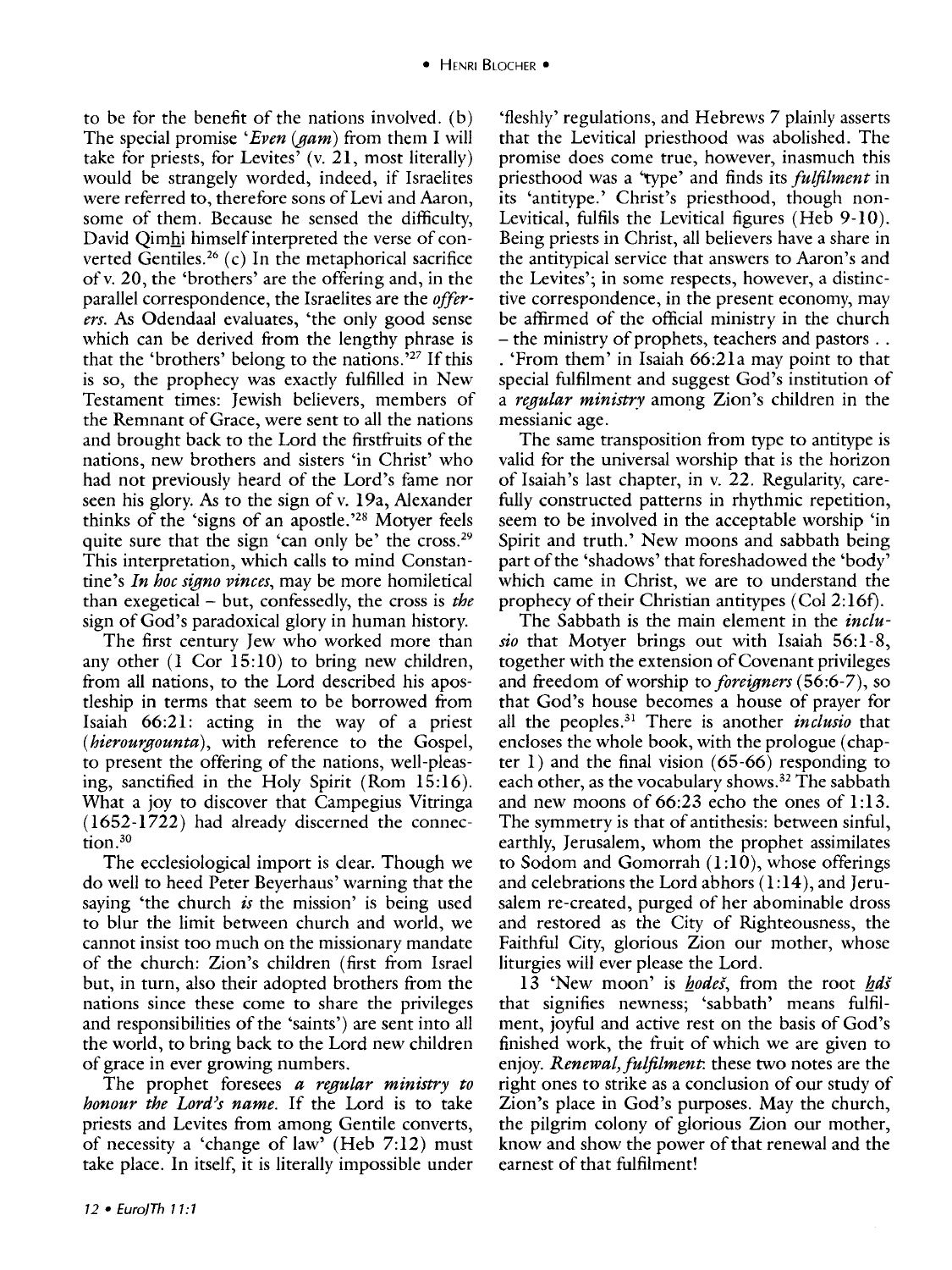#### **Notes**

- 1 One may see our Songs of the Servant (London: Inter-Varsity Press, 1975), p. 20.
- 2 *The Prophecy of Isaiah* (Leicester: Inter-Varsity Press, 1993), pp. 321,389,401,443.
- 3 *Ibid.,* p. 490 (even from 63:7).
- 4 Ecclesiasticus 48:24f reads: *pneumati megalo eiden ta eschata* I *kai parakalesen tous penthountes en Sion* I *heos to aionos hupedeixen ta esomena* I *kai ta apokrupha prin e paragenesthai auta.*
- 5 *The Book of Isaiah,* vol. Il: 40-66 (London: Hodder & Stoughton, 1890), p. 401.
- 6 We follow the Masoretic Text in v. 17a (as does NIV), *banayik,* 'thy sons,' rather than the Qumran manuscript a and the versions, *bonayik,* 'thy builders.' In any case, it is the same root. 'Having children' is expressed in Gen 30:3 as 'being built' and the two meanings merge in the application to the church: the self-building of the Body (Eph 4:16) is accomplished through the begetting of new children of God.
- 7 *Op. cit.,* p. 421.
- 8 On this topic, we may recall the symposium edited by Nigel M. de S. Cameron, *The Power and the Weakness of God* (Edinburgh: Rutherford House Books, 1990), including our own 'Divine Immutability,' pp. 1-22.
- 9 Is 43:22 is no sufficient counterweight. As the note in NIV Study Bible explains, though 'The Israelites may have brought sacrifices,' th meaning is that 'their hearts were not right with God.' Motyer, *op. cit.,* p. 338, cogently argues that 'the emphasis in verse 22 requires a translation like 'Not me did you call'.'
- 10 It is unfortunate that the NIV Study Bible (in our edition, published 1985) gives no mention of the tact that it follows the Greek version rather than the Masoretic text.
- ll Joseph Addison Alexander, *Commentary on the Prophecies of Isaiah* (Grand Rapids: Zondervan, 1983 reprint), vol. II, p.437.
- l2 As quoted (SB 3, that is H.L. Strack & P. Billerbeck, *Kommmentar zum Neuen Testament aus Talmud und Midrasch,* vol. Ill, p. 285) by C.E.B. Cranfield, *A Critical and Exegetical Commentary on the Epistle to the Romans, vol. II* (International Critical Commentary; Edinburgh: T. & T. Clark, 1979), p. 540 n.6.
- 13 The book does not resort here to the scheme of the two adverse Cities, which is found in eh. 24-27. Presumably, the reason is that the reprobate in eh. 65-66 are primarily the prophet's tellow-Israelites (66:5, 'your brothers who hate you'); the Babylon symbolism, or that of the earthly versus the heavenly Jerusalem one, would have been too complex for effective communication.
- 14 Blaise Pascal, n° 553 in Léon Brunschvicg's edition

of the Pensées.

- 15 51:3 with the reminiscence of Eden, and vv. 6 and 8, which suggest the end of the older universe, provide a preparation for the theme.
- 16 The 'modern' rendering which is found in NIV, '- I who set the heavens in place, who laid the foundations of the earth, and who say to Zion .. . ,' in NEB (1970) with a free inversion,  $\cdot$  ... its waves roared, that I might fix the heavens in place and form the earth and say to Zion, 'You are my people.' I have put my words in your mouth and kept you safe under the shelter of my hand,' in *la Bible de Jerusalem* 1956 (but corrected in the 1998 edition), 'when I stretched the heavens and founded the earth,' in the *Traduction OEcumenique de la Bible*, 'while planting heavens . . . ,' is open to serious objections. Grammatically, such 'translations' wander far away from ordinary renderings of *lamed*  plus infinitive construct (see Gesenius-Kautzsch-Cowley's *Grammar,* § 114f-p ); if on argues that we have a 'gerundial' construction, no example close to the diction of Is 51:16 is offered (we reviewed the examples *ibid.,* § ll4o ). The two verbs *lintoa* ·, 'to plant,' and *lisod,* 'to found,' must be treated like the third, parallel, one, *lé'môr*, 'to say'; now, it is quite obvious that the Servant is the agent of the saying, since the Lord is filling his mouth with the words! The implied subject of the verbs could be God (with the Servant as the instrument), but it seems preferable to consider it is the Servant, as Alexander, *op. cit.,* p. 269, *already* does.
- 17 Many are tempted conjecturally to amend *netoa'*  into *netot,* 'to stretch.' But the *lectio difficilior*  (which the LXX estesa supports) is to be retained if it can make sense.
- 18 The interpretation of this clause by the Chief Rabbi Joseph H. Hertz, in his *The Pentateuch and Haftorahs* (London: Soncino Press, 1938), p. 836, is worth quoting: "Heaven is here compared to a seed that will grow into a tree, and yield fruit and shelter to the children of men. And Heaven may be planted! ( ... ) Israel was chosen and Providentially preserved, in order that through Israel God might plant Heaven  $-$  i.e. righteousness and mercy  $-$  in the soul of humanitv.'
- 19 *Summa theologica* Ia IIae, Q. 11, art. 2 ad 3m: In delectatio duo sunt, scilicet perceptio convenientis . .. et complacentia ejus.
- 20 *Ethica* Ill, propositio XI, scholium.
- 21 Weh spricht: Vergeh! Doch alle Lust will Ewigkeit, Will tiefe, tiefe, Ewigkeit, *Thus Spake Zarathustra,*  part III, at the end of the section 'Another Song for Dancing.'
- 22 *Op. cit.,* prop. XIII, scholium.
- 23 *Op. cit.,* p. 530.
- 24 NIV offers 'As a mother comforts her child,' an unfortunate departure from the normal meaning of words; it misses the singular beauty of that verse.